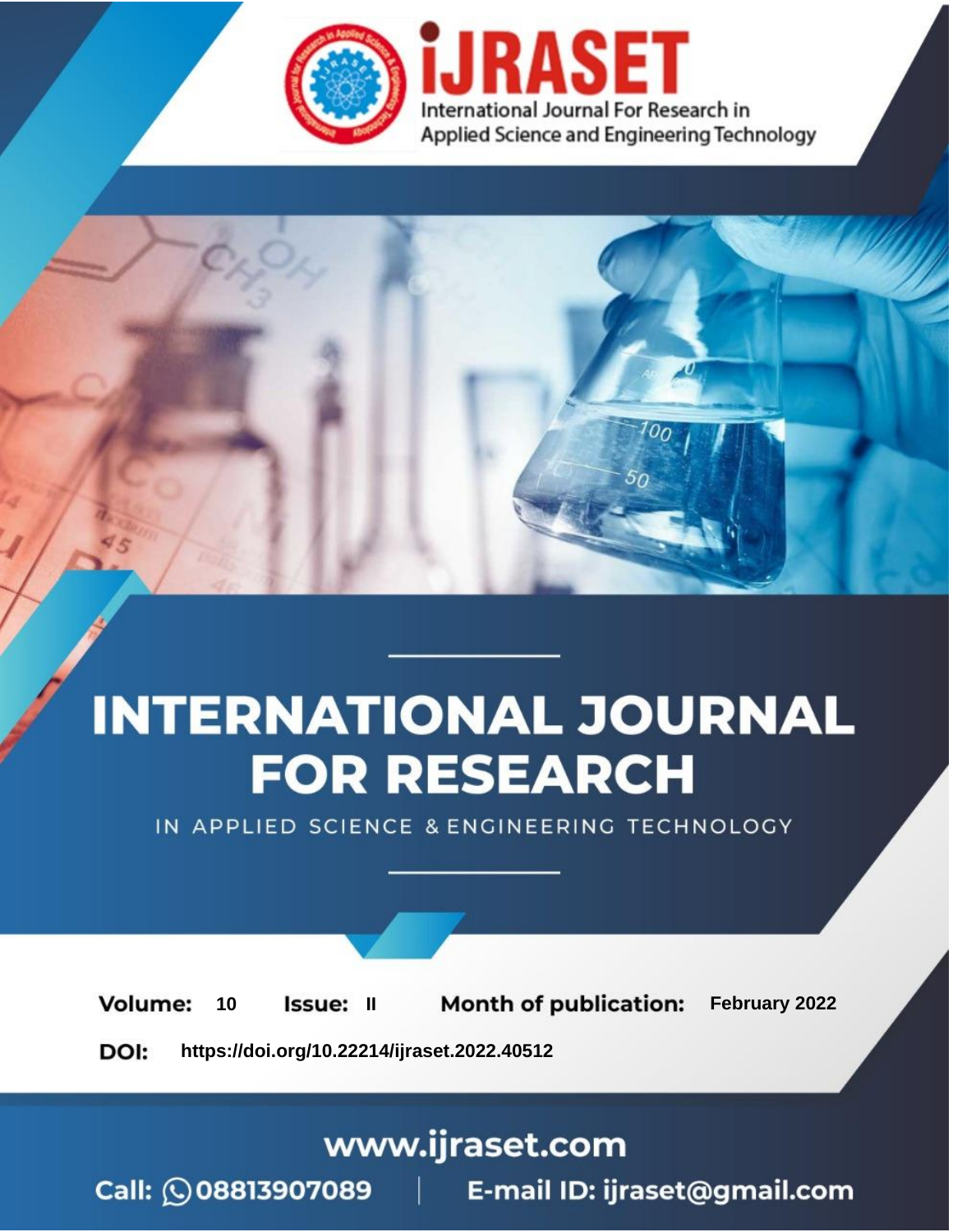

### **A Literature Survey on Smart Agriculture Monitoring and Control System Using IOT**

Abhilash Lad<sup>1</sup>, Sumit Zarkhande<sup>2</sup>, Krishna Raichurkar<sup>3</sup>, Sumitra Nandre<sup>4</sup>, Dr. Priya Charles<sup>5</sup> *1, 2, 3, 4, 5Dept. of Electronics and Tele-Communication Engineering*

*Abstract: India is agriculture sector, on either side, is losing ground every day, affecting the ecosystem's output capacity. In order to restore vitality and put agriculture back on a path of higher growth, there is a growing need to resolve the issue. A large-scale agricultural system necessitates a great deal of upkeep, knowledge, and oversight. The IoT is a network of interconnected devices that can transmit and receive data over the internet and carry out tasks without human involvement. Agriculture provides a wealth of data analysis parameters, resulting in increased crop yields. The use of IoT devices in smart farming aids in the modernization of information and communication. For better crop growth moisture, mineral, light and other factors can be assumed. This research looks into a few of these characteristics for data analysis with the goal of assisting users in making better agricultural decisions using IoT. The technique is intended to help farmers increase their agricultural output. Keywords: Soil, Rain, Sensors, IoT, Smart Irrigation*

#### **I. INTRODUCTION**

The India is an agricultural country. Nowadays, at regular intervals the lands are manually irrigated by the farmers. There is a chance that the water consumption will be higher or that the time it takes for the water to reach the destination will be longer, resulting in crop dryness. Real-time temperature and humidity monitoring is crucial in many agricultural disciplines. However, the old method of wired detection control is inflexible, resulting in several application limitations. This project achieves irrigation automation as a crucial answer to this problem. This is accomplished with the aid of a Raspberry Pi, which controls the moisture and temperature sensors based on the input provided. Moisture sensors are used in the construction of an automated plant watering system for this purpose. The main aim of our project is to reduce the complexity of supervision and to avoid the continuous monitoring. We can accomplish smart agriculture using our system. This system includes IoT-based agricultural monitoring. The Internet of Things (IOT) is transforming the agriculture business and addressing the enormous difficulties and huge obstacles that farmers confront today in the field. The soil moisture sensor is put into the soil to determine whether the soil is wet or dry, and If the moisture level in the soil is low, the relay unit attached to the motor switch must be monitored on a regular basis. When the soil is dry, it will turn on the motor, and when the soil is moist, it will turn off the engine.

#### **II. LITERATURE REVIEW**

**Zuraida Muhammad, Muhammad Azri Asyraf Mohd Hafez, Nor Adni MatLeh, Zakiah Mohd Yusoff , Shabinar Abd Hamid [1]** The term "Internet of Things" refers to the connection of objects, equipment, vehicles, and other electronic devices to a network for the purpose of data exchange (IoT). The Internet of Things (IoT) is increasingly being utilised to connect objects and collect data. As a result, the Internet of Things' use in agriculture is crucial. The idea behind the project is to create a smart agriculture system that is connected to the internet of things. The technology is combined with an irrigation system to deal with Malaysia's variable weather. This system's microcontroller is a Raspberry Pi 4 Model B. The temperature and humidity in the surrounding region, as well as the moisture level of the soil, are monitored using the DHT22 and soil moisture sensor. The data will be available on both a smartphone and a computer. As a result, Internet of Things (IoT) and Raspberry Pi-based Smart Agriculture Systems have a significant impact on how farmers work. It will have a good impact on agricultural productivity as well. In Malaysia, employing IoT-based irrigation systems saves roughly 24.44 percent per year when compared to traditional irrigation systems. This would save money on labour expenditures while also preventing water waste in daily needs.

**Divya J., Divya M.,Janani V. [2]** Agriculture is essential to India's economy and people's survival. The purpose of this project is to create an embedded-based soil monitoring and irrigation system that will reduce manual field monitoring and provide information via a mobile app. The method is intended to help farmers increase their agricultural output. A pH sensor, a temperature sensor, and a humidity sensor are among the tools used to examine the soil. Based on the findings, farmers may plant the best crop for the land. The sensor data is sent to the field manager through Wi-Fi, and the crop advice is created with the help of the mobile app. When the soil temperature is high, an automatic watering system is used. The crop image is gathered and forwarded to the field manager for pesticide advice.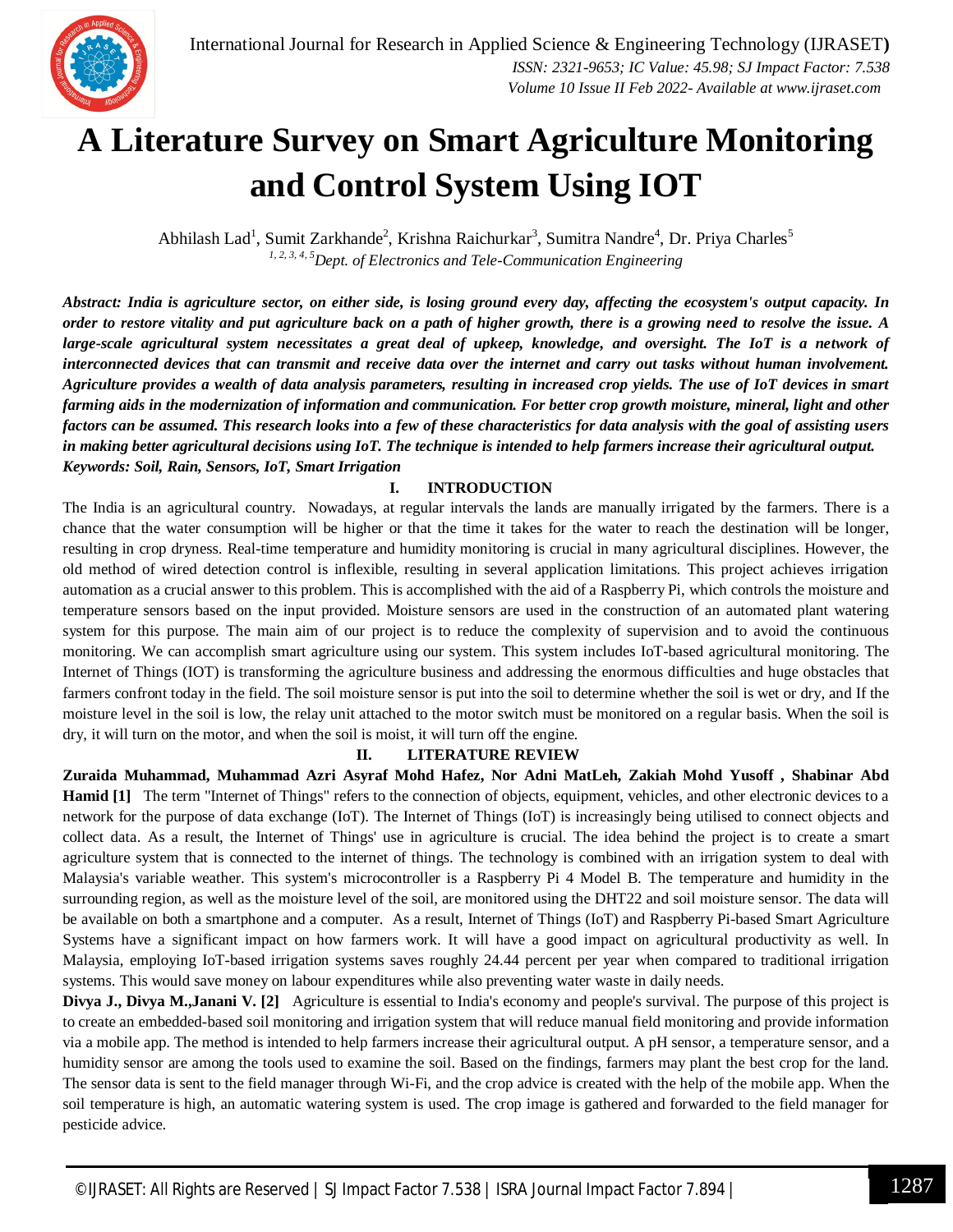

 *Volume 10 Issue II Feb 2022- Available at www.ijraset.com*

**H.G.C.R. Laksiri, H.A.C. Dharmagunawardhana, J.V. Wijayakulasooriya [3]** Development of an effective loT-based smart irrigation system is also a crucial demand for farmers in the field of agriculture. This research develops a low-cost, weather-based smart watering system. To begin, an effective drip irrigation system must be devised that can automatically regulate water flow to plants based on soil moisture levels. Then, to make this water-saving irrigation system even more efficient, an IoT-based communication feature is added, allowing a remote user to monitor soil moisture conditions and manually adjust water flow. The system also includes temperature, humidity, and rain drop sensors, which have been updated to allow remote monitoring of these parameters through the internet. In real time, these field weather variables are stored in a remote database. Finally, based on the present weather conditions, a weather prediction algorithm is employed to manage water distribution. Farmers would be able to irrigate their crops more efficiently with the proposed smart irrigation system.

**Anushree Math, Layak Ali, Pruthviraj U[4]** India is a country where agriculture plays a vital role. As a result, it's critical to water the plants wisely in order to maximise yield per unit space and so achieve good output. Irrigation is the process of providing a certain amount of water to plants at a specific time. The purpose of this project is to water the plants on the National Institute of Technology Karnataka campus with a smart drip irrigation system. To do this, the open source platform is used as the system's fundamental controller. Various sensors have been employed to supply the current parameters of components that impact plant healthiness on a continual basis. By controlling a solenoid valve, water is provided to the plants at regular intervals depending on the information acquired from the RTC module. The webpage may be used to monitor and manage the complete irrigation system. This website contains a function that allows you to manually or automatically control plant watering. The health of the plants is monitored using a Raspberry Pi camera that gives live streaming to the webpage. The controller receives water flow data from the water flow sensor through a wireless network. The controller analyses this data to see if there are any leaks in the pipe. Forecasting the weather is also done to restrict the quantity of water given, making it more predictable and efficient.

**Dweepayan Mishra, Arzeena Khan, Rajeev Tiwari, Shuchi Upadhaye [5]** Agriculture is a substantial source of revenue for Indians and has a huge impact on the Indian economy. Crop development is essential for enhanced yield and higher-quality delivery. As a result, crop beds with ideal conditions and appropriate moisture can have a big influence on output. Traditional irrigation systems, such as stream flows from one end to the other, are usually used. As a result of this delivery, the moisture levels in the fields can alter. A designed watering system can help to enhance the management of the water system. This research proposes a terrain-specific programmable water system that will save human work while simultaneously improving water efficiency and agricultural productivity. The setup is made up of an Arduino kit, a moisture sensor, and a Wi-Fi module. Data is acquired by connecting our experimental system to a cloud framework. After then, cloud services analyse the data and take the necessary actions.

**R. Nageswara Rao, B.Sridhar [6]** Agrarian countries like India rely heavily on agriculture for their development. Agriculture has always been a roadblock to the country's development. Smart agriculture, which comprises modernising present agricultural systems, is the only answer to this challenge. As a result, the suggested strategy attempts to use automation and Internet of Things technologies to make agriculture smarter. Crop growth monitoring and selection, irrigation decision assistance, and other uses are possible thanks to the Internet of Things (IoT). To modernise and boost crop yield, a Raspberry Pi-based autonomous irrigation IOT system has been proposed. This project's main purpose is to produce crops using the least amount of water possible. Most farmers waste a lot of time in the fields in order to focus on water available to plants at the appropriate time. Water management should be improved, and the system circuit's complexity should be minimised. Based on the data collected from the sensors, the suggested system determines the amount of water required. Two sensors detect the humidity and temperature of the soil, as well as the humidity, temperature, and length of sunshine each day, and send the data to the base station. Based on these characteristics, the recommended systems must calculate the irrigation water quantity. The key benefit of the system is the integration of Precision Agriculture (PA) and cloud computing, which will reduce water fertiliser consumption while increasing crop yields and assisting in the evaluation of field weather conditions.

**Shweta B. Saraf, Dhanashri H. Gawali [7]** The Internet of Things (IoT) is the internet-based connectivity of a huge number of devices (IoT). A unique identity links each item, allowing data to be sent without human involvement It makes it possible to develop strategies for improved natural resource management. Smart gadgets with sensors, according to the IoT concept, enable interaction with the physical and logical worlds. The proposed system in this study is built on the Internet of Things and uses realtime input data. Over a wireless sensor network, a smart farm irrigation system uses an Android phone to remotely monitor and regulate drips. Between sensor nodes and base stations, Zigbee is utilised to communicate. A web-based java graphical user interface is used to process and present the server's real-time observed data. Field irrigation system wireless monitoring eliminates human interaction and enables for remote monitoring and control using an Android phone.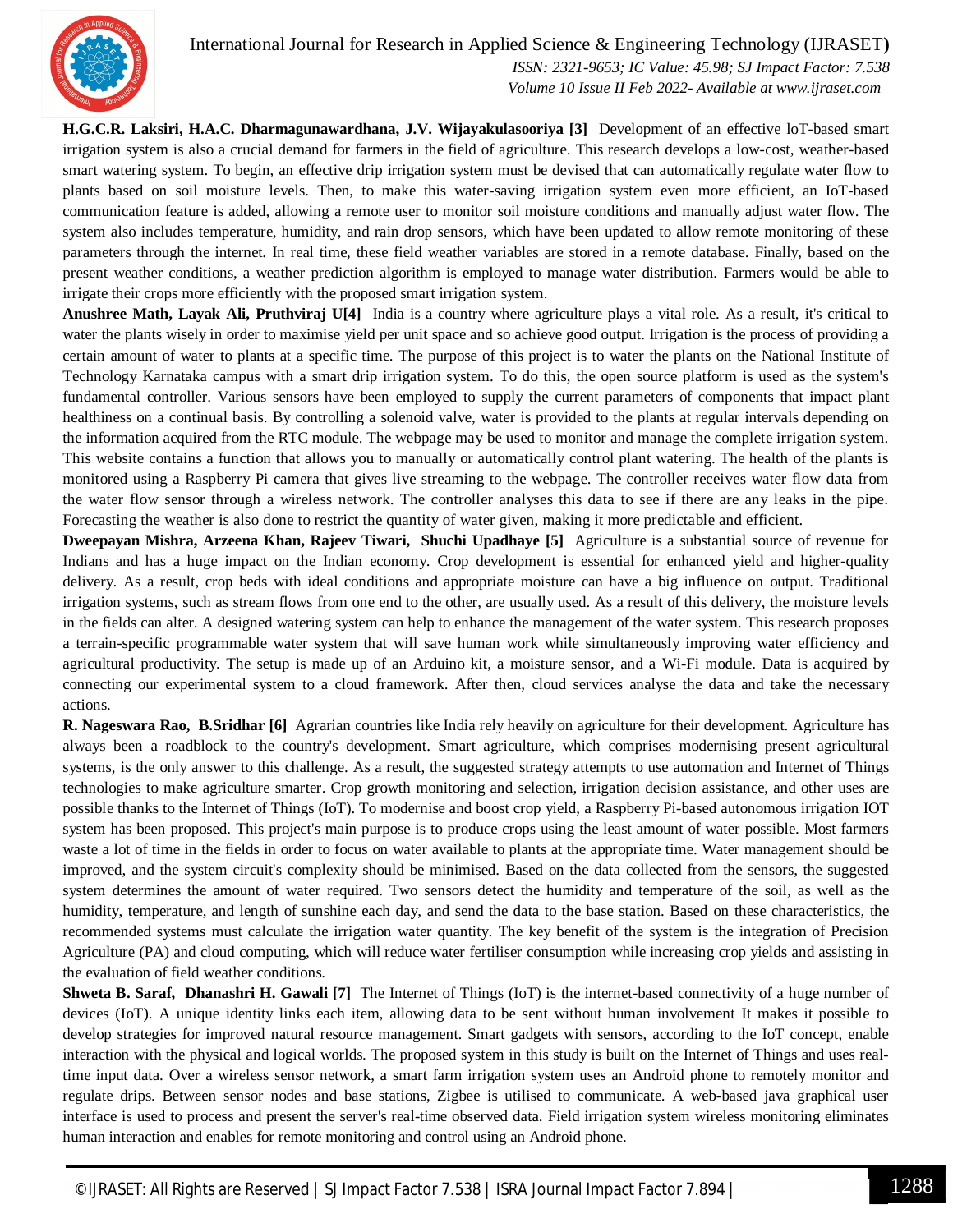

International Journal for Research in Applied Science & Engineering Technology (IJRASET**)**  *ISSN: 2321-9653; IC Value: 45.98; SJ Impact Factor: 7.538*

 *Volume 10 Issue II Feb 2022- Available at www.ijraset.com*

Cloud computing is a potential choice due to the large volume of data created by the wireless sensor network. This research presents and examines a cloud-based wireless communication system for monitoring and controlling a collection of sensors and actuators in order to determine the water needs of plants.

**Shrihari M[8]** The concept of automating agricultural production has been around since the early 1990s, and one of the primary challenges that both scientists and farmers confront is irrigation. Irrigation is a dynamic system that is heavily reliant on outside influences. This article describes a method that uses a custom-built mathematical model to handle data from wireless sensors on Google Cloud, resulting in a smart system. An IoT-enabled design that can scale up to big farms. According to Holistic Agricultural Studies, around 35 have been damaged by animals and people. This intelligent system uses Tensor flow and deep learning neural networks to recognise animals depending on their threat level, as well as human intruders who are not authorised on the farm, and to alert the farmer immediately. An android application is included with the device, which allows for remote access and surveillance through live video streaming.

**G. Sushanth, and S. Sujatha [9]** Smart agriculture is a novel concept since IoT sensors can offer information about agricultural regions and then act on it based on user input. The purpose of this study is to develop a smart agricultural system that utilises cutting-edge technologies such as Arduino, Internet of Things, and wireless sensor networks. Through automation, the research tries to take use of emerging technologies such as the Internet of Things (IoT) and smart agriculture. The capacity to monitor environmental factors is a critical component in increasing crop efficiency. The purpose of this study is to develop a system that can monitor temperature, humidity, wetness, and even the movement of animals that might damage crops in agricultural areas using sensors, and then send an SMS notification as well as a notification on the app developed for the same to the farmer's smartphone via Wi-Fi/3G/4G if there is a discrepancy. The system uses a duplex communication link based on a cellular Internet interface, which allows data inspection and irrigation schedule to be changed using an android app. Because of its energy independence and inexpensive cost, the gadget has the potential to be useful in water-scarce, geographically isolated areas.

**Vaishali S, Suraj S, Vignesh G, Dhivya S and Udhayakumar S [10]** From the beginning of time, agriculture has been the most important practise in human society. Traditional irrigation methods, such overhead sprinklers and flood irrigation, are inefficient. They waste a lot of water and may even make people sick by causing fungus growth in the soil due to too much moisture. Due to the scarcity of water, an automated irrigation system is essential for water conservation and, as a result, agricultural profitability. Irrigation consumes around 85% of the world's total accessible water resources. This need is projected to increase in the coming years as the population grows. To meet this need, we must employ creative methods that lower the quantity of water utilised in irrigation. Sensors in the automated system monitor the availability of water to the crops, and watering is done as needed through controlled irrigation. Because of its practically limitless storage and processing capabilities, as well as its fast flexibility, cloud computing is an intriguing solution to the massive amount of data generated. The objective is to focus on factors like as temperature and soil moisture. This is a mobile integrated and smart irrigation system based on an Internet of Things-enabled applicationcontrolled monitoring system. The main purpose of this project is to regulate the water supply and monitor the plants using a Smartphone.

**Hamza BENYEZZA,Mounir BOUHEDDA,Khaoula DJELLOUT,Amina SAIDI [11]** Water management currently global problem to all of us to tackle them in near future we need to plan it smartly. As we are living in modern world filled with lots of useful sensors from which we can designed systems with water saving capabilities. The work in this paper is focusing on increasing effective use of water using field assist to farmer. Basically it works with soil moisture sensor which gives finding of moisture level in soil and reconnects with Thing Speaks cloud via Wi-Fi module ESP8266 to observation of soil conditions. Proposed system also set with an algorithm such that on soil moisture pattern data it can predict decision on irrigation of crops. system also warns farmer about empty water source if it occurs . benefits of using this system also includes weather prediction through website. The device has the potential to be beneficial in water-scarce, geographically isolated places due to its energy independence and low cost. The fact that the technology is simple to use for farmers adds to its utility. It also saves water by preventing waste.

**Shiny Rajendrakumar, Prof. V K Parvati, Prof. Rajashekarappa [12]** Agricultural Irrigation is very important for the production of crops. Many methods have developed to save water in different ways. In traditional irrigation systems we require an operator or farmer to put water on crops but he does not come to know which crop require how much amount of water to get proper amount of yields. Irrigation means planting the crops by water. There are so many traditional irrigation methods, but all these methods consume large amount of water. Automated irrigation is the method which saves the water from up to 97% as compared to traditional methods. By using these modern methods like ICT productivity can be improved without unnecessary wastage of water. Here we are concentrating on loT ie.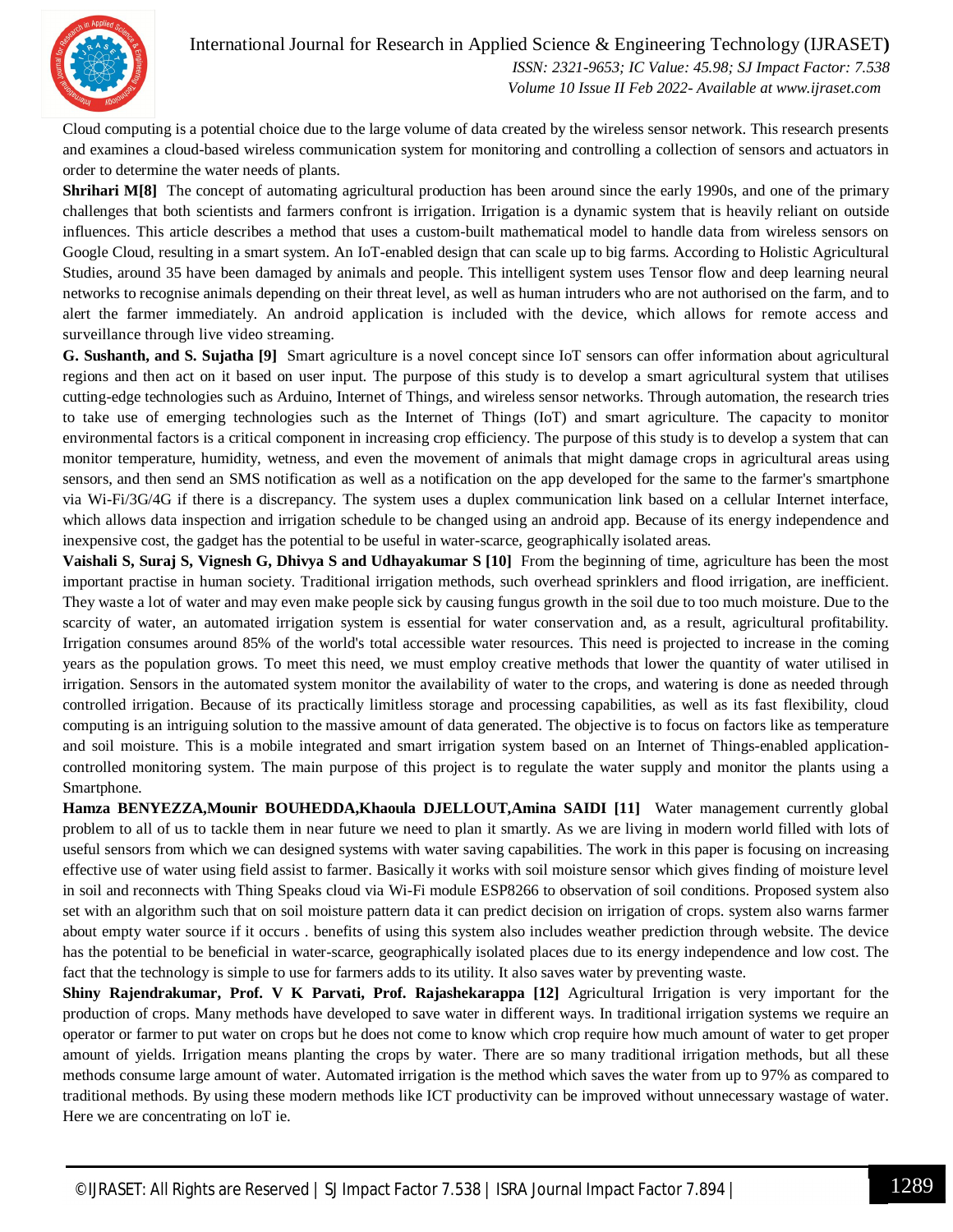

International Journal for Research in Applied Science & Engineering Technology (IJRASET**)**  *ISSN: 2321-9653; IC Value: 45.98; SJ Impact Factor: 7.538 Volume 10 Issue II Feb 2022- Available at www.ijraset.com*

Internet of Things technique in irrigation for the purpose to save water. In this paper author states that Soil constitution is related with the availability of elements of nourishment plant requires as well as the presence in soil of elements and chemical composition that exist at different proportion that are best nourishment to plants and soil organisms and appropriate water to plant is most essential for all of the other nourishment to work at best. The Arduino will on the buzzer to give an alert to the farmer. So Serial monitor of Arduino HE gives a message as "motion detected" when the buzzer is on and as "motion ended" when the buzzer is off. This innovation is prescribed for efficient automated agricultural watering system frameworks and it might give a profitable apparatus for preserving water arranging and watering system booking which is extendable other comparable horticultural harvests. The drawback of this proposed system is the whole system works on electricity, if in the case of electricity problem the farmer cannot on the motor to irrigate his land. The solution is to have generator, if there is no electricity so that generator gets on to run this framework and irrigate his land.

#### **III. CONCLUSION**

Conclude The proposed work provides the information on various soil parameters that includes soil temperature, soil moisture and atmospheric temperature to predictirrigation suitability. This system helps to analyze the soil parameters thereby ensuring a better system of irrigation for agriculture. The data collected from the sensorsare made to learn using machine learning techniques to ensure a fully automated sys-tem. Implementing an IoT based smart agriculture system helps in obtaining qualitycrops and it also reduces the human involvement in agricultural activities.

#### **IV. ACKNOWLEDGMENT**

It gives us great pleasure in presenting the preliminary project report on 'Smart Agriculture Monitoring and Control System Using IOT'. We would like to take this opportunity to thank our internal guide for giving me all the help and guidance we needed. We are really grateful to them for their kind support. Their valuable suggestions were very helpful.

We are also grateful to HOD, Head of Electronics and Telecommunication Engineering Department, Dr. D Y Patil Institute of Engineering Management and Research, Akurdi, Pune for his indispensable support and suggestions.

#### **REFERENCES**

- [1] Zuraida Muhammad,Muhammad Azri Asyraf Mohd Hafez,Nor Adni Mat"SmartAgriculture Using Internet of Things with Raspberry Pi." 2020.
- [2] Divya J., Divya M.,Janani V."IoT based Smart Soil Monitoring System forAgricultural Production" 2017.
- [3] H.G.C.R.Laksiri, H.A.C.Dharmagunawardhana, J.V.Wijayakulasooriya "Design and Optimization of loT Based Smart Irrigation System in Sri Lanka"2019
- [4] Anushree Math, Layak Ali, Pruthviraj U "Development of Smart Drip Irriga-tion System Using IoT"2018.
- [5] Dweepayan Mishra1 ,Arzeena Khan2 Rajeev Tiwari3 , Shuchi Upadhay,"AutomatedIrrigation System-IoT Based Approach",2018.
- [6] R. Nageswara Rao, B.Sridhar,"IOT BASED SMART CROP-FIELD MONI-TORING AND AUTOMATION IRRIGATION SYSTEM". 2018
- [7] ShwetaB. Saraf, Dhanashri H. Gawal,"IoT Based Smart Irrigation MonitoringAnd Controlling System".2017
- [8] Shrihari M, "A Smart Wireless System to Automate Production of Crops andStop Intrusion Using Deep Learning" 2020.
- [9] G. Sushanth1, and S. Sujatha, "IOT Based Smart Agriculture System"2018.
- [10] Vaishali S, Suraj S, Vignesh G, Dhivya S and Udhayakumar S, "Mobile Integrated Smart Irrigation Management and Monitoring System Using IOT",2017
- [11] Anurag D, Siuli Roy and SomprakashBandyopadhyay, "Agro-Sense: Precision Agriculture using Sensor-based Wireless Mesh Networks", ITU-T "Innovation in NGN", Kaleidoscope Conference, Geneva 12-13 May 2008.
- [12] C. Arun, K. Lakshmi Sudha "Agricultural Management using Wireless SensorNetworks A Survey"2nd International Conference on Environment Scienceand Biotechnology IPCBEE vol.48 (2012) © (2012) IACSIT Press, Singapore2012.
- [13] Bogena H R, Huisman J A, OberdEˆ rster C, etal. Evaluation of a low cost soil water content sensor for wireless network applications [J].Journal of Hydrology, 2007.
- [14] R.Hussain, J.Sehgal, A.Gangwar, M.Riyag" Control of irrigation automati- cally by using wireless sensor network" International journal of soft computing and engineering, vol.3, issue 1, march 2013.
- [15] Izzatdin Abdul Aziz, MohdHilmiHasan, Mohd Jimmy Ismail, MazlinaMehat,NazleeniSamihaHaron, "Remote Monitoring in Agricultural Greenhouse Us-ing Wireless Sensor and Short Message Service (SMS)", 2008.
- [16] IoT based Smart System for Enhanced Irrigation in Agriculture. Bhanu K.N. 1, Mahadevaswamy H.S.2, Jasmine H.J.3 Department of Computer Science, Amrita School of Arts Sciences, Mysuru Amrita Vishwa Vidyapeetham, India

E-mail: knbhanu@asas.mysore.amrita.edu girishhs231@gmail.com jasminehj02@gmail.com Bhanu K.N. 1,

- 
- [17] Mahadevaswamy H.S.2, Jasmine H.J.3 Department of Computer Science, Amrita School of Arts Sciences, Mysuru Amrita Vishwa Vidyapeetham,India E-mail: knbhanu@asas.mysore.amrita.edu girishhs231@gmail.com

jasminehj02@gmail.com

- IoT based Smart System for Enhanced Irrigation in Agriculture.
- [18] An Efficient Irrigation System for agriculture. 2018